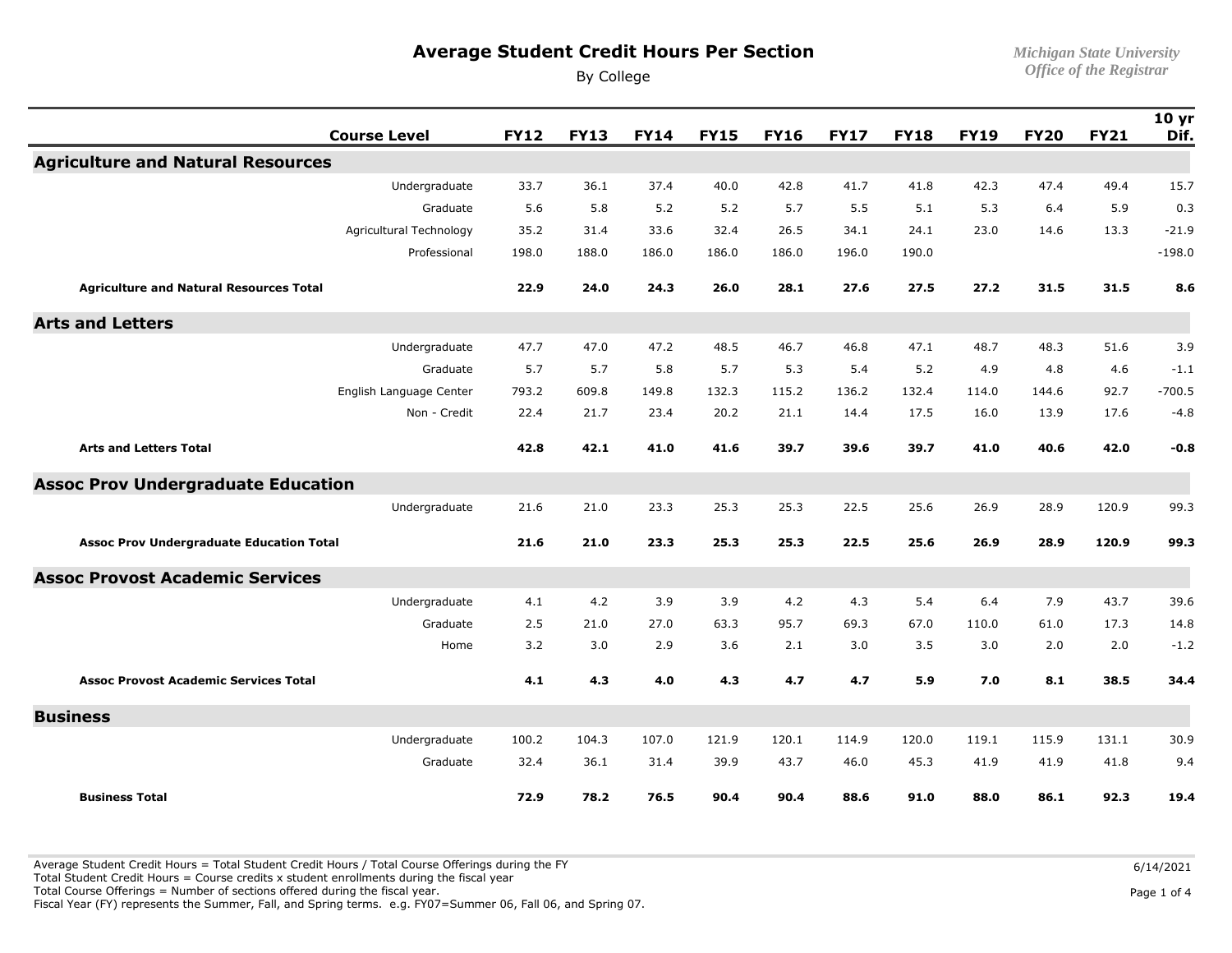## **Average Student Credit Hours Per Section**

By College

|                                              | <b>Course Level</b> | <b>FY12</b> | <b>FY13</b> | <b>FY14</b> | <b>FY15</b> | <b>FY16</b> | <b>FY17</b> | <b>FY18</b> | <b>FY19</b> | <b>FY20</b> | <b>FY21</b> | 10 <sub>yr</sub><br>Dif. |
|----------------------------------------------|---------------------|-------------|-------------|-------------|-------------|-------------|-------------|-------------|-------------|-------------|-------------|--------------------------|
| <b>Communication Arts and Sciences</b>       |                     |             |             |             |             |             |             |             |             |             |             |                          |
|                                              | Undergraduate       | 56.0        | 57.6        | 67.0        | 66.8        | 65.7        | 63.7        | 58.0        | 59.8        | 65.2        | 73.1        | 17.1                     |
|                                              | Graduate            | 11.5        | 10.1        | 14.1        | 13.7        | 12.9        | 13.6        | 14.2        | 16.7        | 16.1        | 17.1        | 5.6                      |
| <b>Communication Arts and Sciences Total</b> |                     | 40.9        | 41.0        | 51.6        | 52.3        | 51.6        | 50.7        | 46.5        | 49.1        | 52.8        | 58.6        | 17.7                     |
| <b>Education</b>                             |                     |             |             |             |             |             |             |             |             |             |             |                          |
|                                              | Undergraduate       | 42.5        | 41.1        | 40.5        | 45.0        | 38.6        | 39.7        | 40.7        | 40.4        | 40.0        | 41.0        | $-1.5$                   |
|                                              | Graduate            | 18.5        | 20.1        | 18.6        | 18.3        | 17.0        | 15.2        | 14.1        | 13.4        | 11.8        | 11.3        | $-7.2$                   |
|                                              | Professional        | 179.3       | 186.4       | 177.7       | 158.8       | 162.9       | 131.4       | 130.3       | 105.8       | 124.8       | 123.6       | $-55.7$                  |
| <b>Education Total</b>                       |                     | 30.2        | 31.2        | 29.8        | 30.9        | 28.0        | 26.6        | 26.2        | 25.8        | 24.3        | 23.7        | $-6.5$                   |
| <b>Engineering</b>                           |                     |             |             |             |             |             |             |             |             |             |             |                          |
|                                              | Undergraduate       | 36.4        | 38.7        | 42.3        | 46.7        | 49.1        | 50.5        | 53.7        | 53.7        | 53.6        | 56.5        | 20.1                     |
|                                              | Graduate            | 29.8        | 30.2        | 32.3        | 30.3        | 27.9        | 24.5        | 26.7        | 27.1        | 27.9        | 26.9        | $-2.9$                   |
| <b>Engineering Total</b>                     |                     | 35.3        | 37.4        | 40.7        | 44.2        | 46.0        | 46.5        | 48.9        | 48.9        | 48.9        | 50.3        | 15.0                     |
| <b>Graduate School Dean</b>                  |                     |             |             |             |             |             |             |             |             |             |             |                          |
|                                              | Graduate            |             |             |             |             |             |             |             | 3.1         | 0.0         |             | 0.0                      |
| <b>Graduate School Dean Total</b>            |                     |             |             |             |             |             |             |             | 3.1         | 0.0         |             | 0.0                      |
| <b>Human Medicine</b>                        |                     |             |             |             |             |             |             |             |             |             |             |                          |
|                                              | Undergraduate       | 163.3       | 168.9       | 138.1       | 131.2       | 115.5       | 121.4       | 110.5       | 114.6       | 114.4       | 140.7       | $-22.6$                  |
|                                              | Graduate            | 13.6        | 13.9        | 13.0        | 12.3        | 12.3        | 11.7        | 8.5         | 8.3         | 6.9         | 7.0         | $-6.6$                   |
|                                              | Professional        | 5.4         | 5.8         | $6.2$       | 6.3         | 6.8         | 6.3         | 6.0         | 1.8         | 1.4         | 1.4         | $-4.0$                   |
| <b>Human Medicine Total</b>                  |                     | 6.4         | 6.9         | 7.3         | 7.4         | 8.0         | 7.4         | 7.0         | 2.1         | 1.7         | 1.7         | $-4.7$                   |
| <b>James Madison College</b>                 |                     |             |             |             |             |             |             |             |             |             |             |                          |
|                                              | Undergraduate       | 40.7        | 38.3        | 42.8        | 37.8        | 38.6        | 35.9        | 39.2        | 37.7        | 38.7        | 43.6        | 2.9                      |
| James Madison College Total                  |                     | 40.7        | 38.3        | 42.8        | 37.8        | 38.6        | 35.9        | 39.2        | 37.7        | 38.7        | 43.6        | 2.9                      |

Average Student Credit Hours = Total Student Credit Hours / Total Course Offerings during the FY

Total Student Credit Hours = Course credits  $x$  student enrollments during the fiscal year

Total Course Offerings = Number of sections offered during the fiscal year.

Fiscal Year (FY) represents the Summer, Fall, and Spring terms. e.g. FY07=Summer 06, Fall 06, and Spring 07.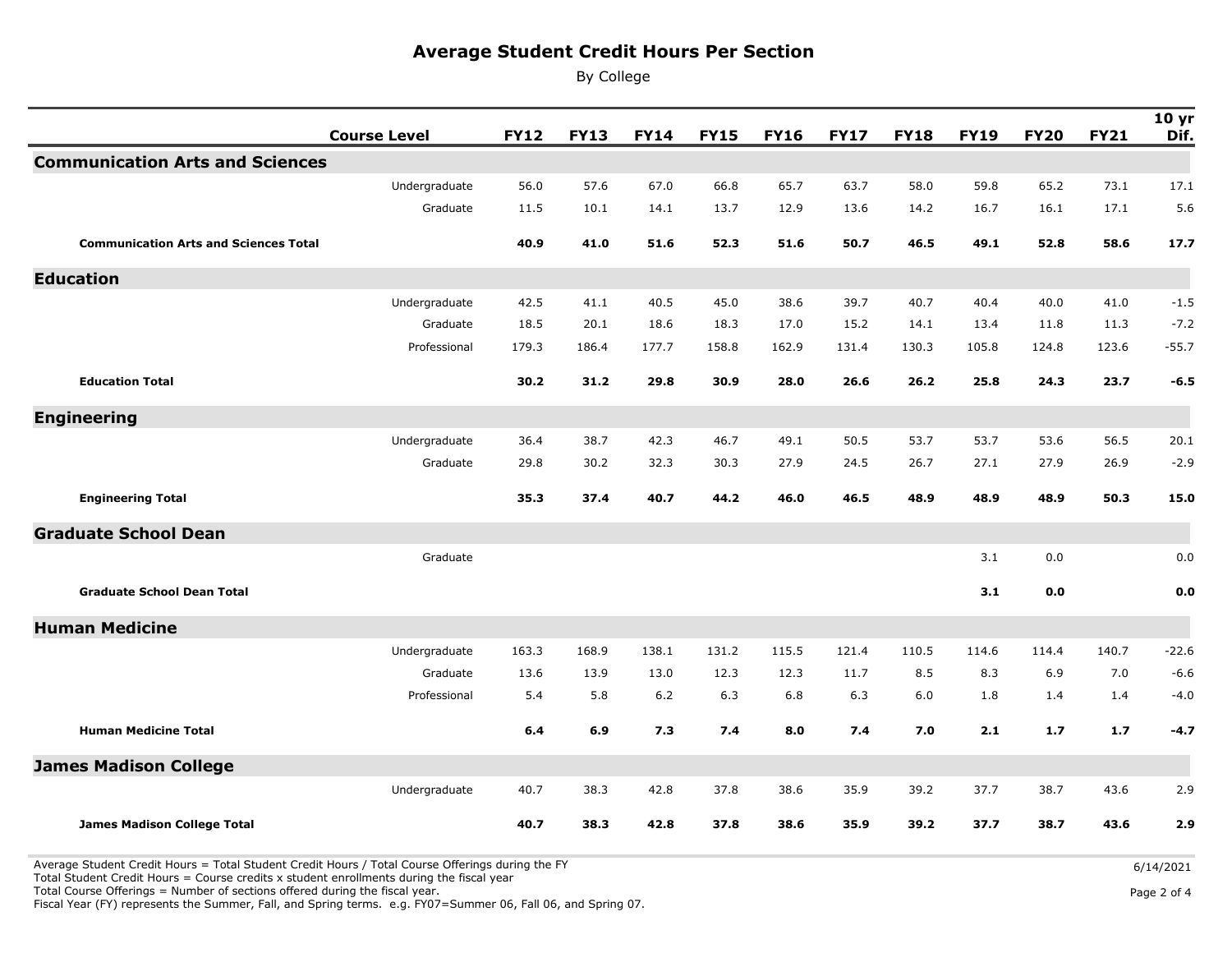## **Average Student Credit Hours Per Section**

By College

|                                   | <b>Course Level</b> | <b>FY12</b> | <b>FY13</b> | <b>FY14</b> | <b>FY15</b> | <b>FY16</b> | <b>FY17</b> | <b>FY18</b> | <b>FY19</b> | <b>FY20</b> | <b>FY21</b> | 10 <sub>yr</sub><br>Dif. |
|-----------------------------------|---------------------|-------------|-------------|-------------|-------------|-------------|-------------|-------------|-------------|-------------|-------------|--------------------------|
| Law                               |                     |             |             |             |             |             |             |             |             |             |             |                          |
|                                   | Juris Doctor        | 30.6        | 31.4        | 31.3        | 29.9        | 29.3        | 33.2        | 37.4        | 34.0        | 38.3        | 43.0        | 12.4                     |
| <b>Law Total</b>                  |                     | 30.6        | 31.4        | 31.3        | 29.9        | 29.3        | 33.2        | 37.4        | 34.0        | 38.3        | 43.0        | 12.4                     |
|                                   |                     |             |             |             |             |             |             |             |             |             |             |                          |
| <b>Lyman Briggs College</b>       |                     |             |             |             |             |             |             |             |             |             |             |                          |
|                                   | Undergraduate       | 51.1        | 53.7        | 52.5        | 57.3        | 52.9        | 53.6        | 57.8        | 56.6        | 55.3        | 60.7        | 9.6                      |
| <b>Lyman Briggs College Total</b> |                     | 51.1        | 53.7        | 52.5        | 57.3        | 52.9        | 53.6        | 57.8        | 56.6        | 55.3        | 60.7        | 9.6                      |
|                                   |                     |             |             |             |             |             |             |             |             |             |             |                          |
| <b>Music</b>                      |                     |             |             |             |             |             |             |             |             |             |             |                          |
|                                   | Undergraduate       | 17.3        | 15.7        | 15.3        | 14.7        | 14.3        | 13.9        | 14.1        | 13.1        | 12.9        | 11.2        | $-6.1$                   |
|                                   | Graduate            | 6.2         | 5.8         | 6.1         | 6.3         | 7.4         | 6.9         | 6.5         | 6.1         | 6.6         | 6.7         | 0.5                      |
| <b>Music Total</b>                |                     | 11.3        | 10.4        | 10.6        | 10.5        | 10.8        | 10.3        | 10.2        | 9.5         | 9.8         | 8.9         | $-2.4$                   |
| <b>Natural Science</b>            |                     |             |             |             |             |             |             |             |             |             |             |                          |
|                                   | Undergraduate       | 69.7        | 71.1        | 71.6        | 71.7        | 69.6        | 68.6        | 67.8        | 68.3        | 68.3        | 71.4        | 1.7                      |
|                                   | Graduate            | 18.5        | 18.8        | 16.3        | 13.5        | 13.8        | 14.5        | 14.2        | 13.7        | 14.2        | 15.3        | $-3.2$                   |
|                                   | Professional        | 177.0       | 125.8       | 127.5       | 150.0       | 168.5       | 133.6       | 112.3       | 89.2        | 99.5        | 105.9       | $-71.1$                  |
| <b>Natural Science Total</b>      |                     | 61.4        | 62.8        | 62.5        | 61.1        | 60.5        | 59.4        | 59.2        | 59.0        | 59.6        | 62.3        | 0.9                      |
| <b>Nursing</b>                    |                     |             |             |             |             |             |             |             |             |             |             |                          |
|                                   | Undergraduate       | 113.9       | 100.1       | 110.8       | 90.2        | 79.1        | 76.7        | 76.0        | 68.5        | 58.5        | 73.0        | $-40.9$                  |
|                                   | Graduate            | 15.8        | 16.2        | 16.6        | 15.4        | 17.6        | 17.7        | 18.6        | 18.6        | 18.0        | 20.1        | 4.3                      |
| <b>Nursing Total</b>              |                     | 44.1        | 42.8        | 43.6        | 40.1        | 40.3        | 39.5        | 42.4        | 41.2        | 36.1        | 41.5        | $-2.6$                   |
| <b>Osteopathic Medicine</b>       |                     |             |             |             |             |             |             |             |             |             |             |                          |
|                                   | Undergraduate       | 27.4        | 51.0        | 59.2        | 64.4        | 64.8        | 77.2        | 62.2        | 69.2        | 68.5        | 30.8        | 3.4                      |
|                                   | Graduate            | 2.7         | 3.7         | 7.8         | 1.8         | 2.2         | 3.7         | 2.0         |             | 1.0         | 9.2         | 6.5                      |
|                                   | Professional        | 61.5        | 81.6        | 78.6        | 53.5        | 62.0        | 56.4        | 53.9        | 46.3        | 40.7        | 30.9        | $-30.6$                  |
| <b>Osteopathic Medicine Total</b> |                     | 60.0        | 79.4        | 77.1        | 52.7        | 61.1        | 56.0        | 53.8        | 46.4        | 40.6        | 30.6        | $-29.4$                  |

Average Student Credit Hours = Total Student Credit Hours / Total Course Offerings during the FY

Total Student Credit Hours = Course credits  $x$  student enrollments during the fiscal year

Total Course Offerings = Number of sections offered during the fiscal year.

Fiscal Year (FY) represents the Summer, Fall, and Spring terms. e.g. FY07=Summer 06, Fall 06, and Spring 07.